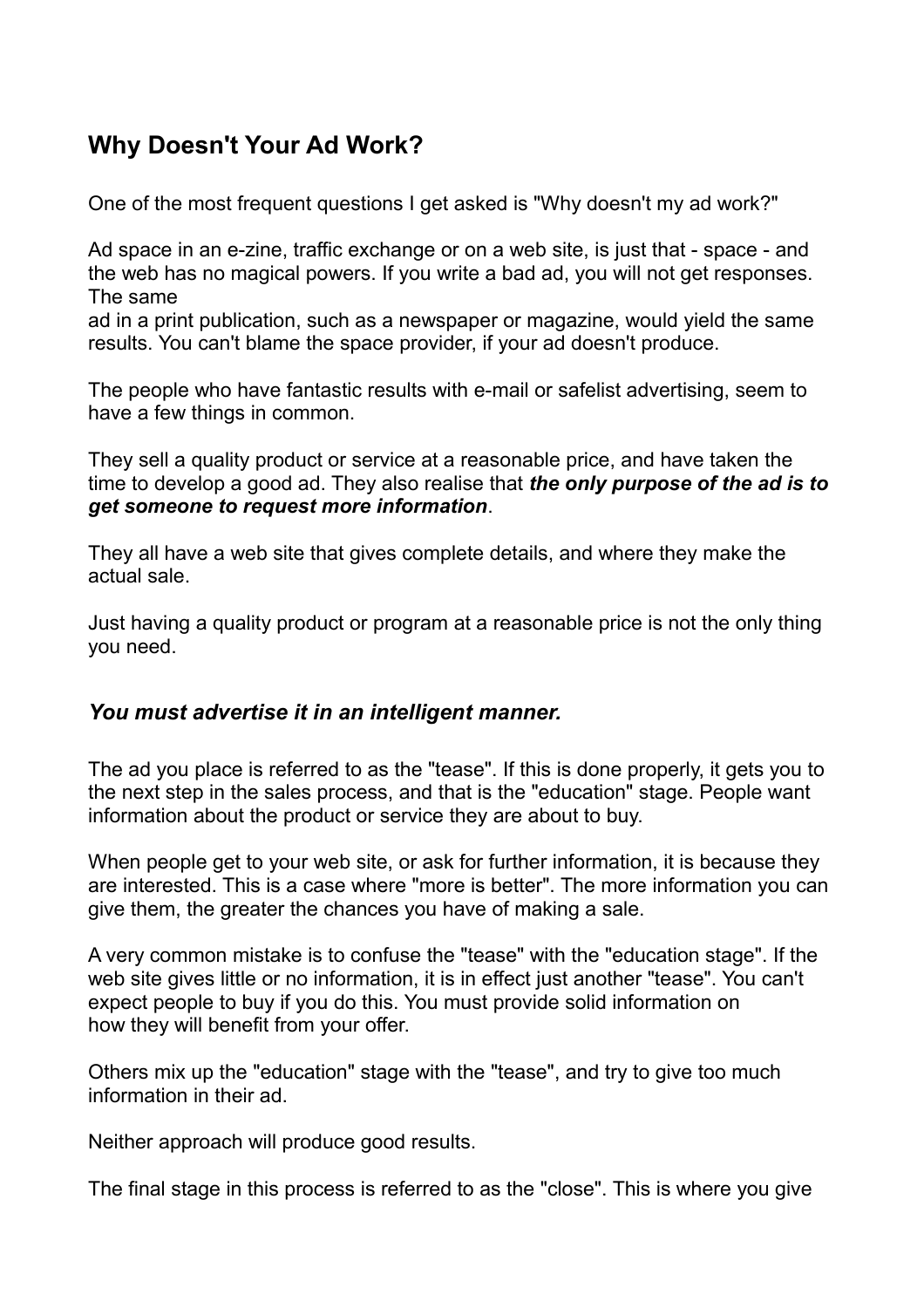the person a reason for becoming your customer. This can take various forms, but every good ad campaign has one.

All of these elements from the "tease" to the "close" must be in place if you hope to be successful in your internet marketing. Miss anyone one of them and you will join the ranks of the "also rans".

If your ad doesn't produce, examine each of the three stages to see if it would get you to buy.

Have a disinterested person look at your sales effort. Sometimes you might get so close to the process, you can't honestly evaluate what you're trying to accomplish.

You must of course get ad space that is reasonably targeted to your potential market. The ad for your product or service should appear in places that your target market will likely visit.

Don't forget that it might take 5 to 7 exposures to your ad before someone bites. Don't be discouraged if immediate results are not forthcoming.

Above all, don't blame the space provider – that is simply a cop-out. They did their part by making the space available and disseminating it to their subscribers - did you do yours?

Here's an ad that runs successfully across the net

\*\*\*\*\*\*\*\*\*\* AD \*\*\*\*\*\*\*\*\*\* Warning -(Open for important news)

Its a proven statistic that 95% of Internet marketers will lose their entire investment. Chances are that you will be one of them..unless of course I tell you how to avoid it. But YOU must make the first move



\*\*\*\*\*\*\*\*\*\*\*\*\*\*\*\*\*\*\*\*\*\*\*\*

You see what I'm doing? I'm just teasing people to go to the website and read the details.